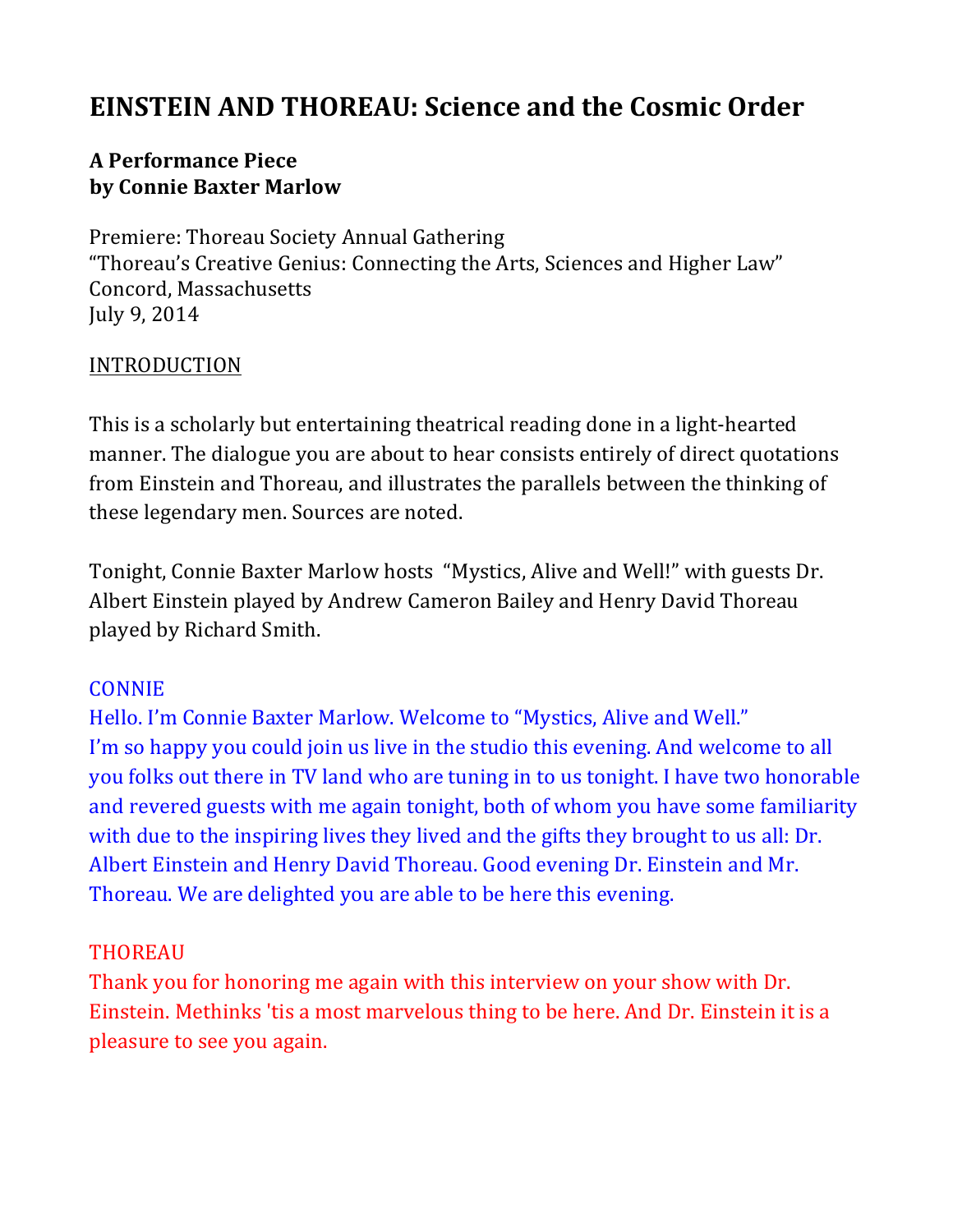#### EINSTEIN

Good evening, Connie. Good evening Henry, and to each of you, good evening. I'm pleased to return to Sunrise Ranch.

#### **CONNIE**

On our previous show we explored how your lifelong mystical experiences informed your lives and how this expanded experience of reality led you to become game-changers of your times, for all time.

I have invited Dr. Einstein and Mr. Thoreau to join me on "Mystics, Alive and Well" because it is my understanding that they both saw and experienced an expanded reality beyond that experienced by most of us, and this informed how they lived their lives day-to-day. They each stood up for what they believed in and stood out as exemplary people, sharing their insights and modeling a way of life outside of the norm of their times.

We think of mystics as ascetics who live in caves, drink nothing but water and contemplate the beyond. We think of them as someone other than ourselves.

I would like to introduce you to the everyday mystic and to these two extraordinary, everyday mystics who changed the world by applying their expanded vision to their choices as to how they lived and responded to the issues of their times.

The underlying thesis of this show is that every human being is an embodiment of a larger force and has the capacity to connect with that force and through personal choice bring inspired action to pass in everyday life and transform the world as we know it.

As an exercise, I would like to ask you to turn to the person next to you and look in his or her eyes and say "I see a force greater than each of us when I look in your eyes. I acknowledge you as a unique aspect of that force." There. Now we are on common ground with each other and with the two men we are going to experience today: Henry David Thoreau and Dr. Albert Einstein, two mystics who changed the world.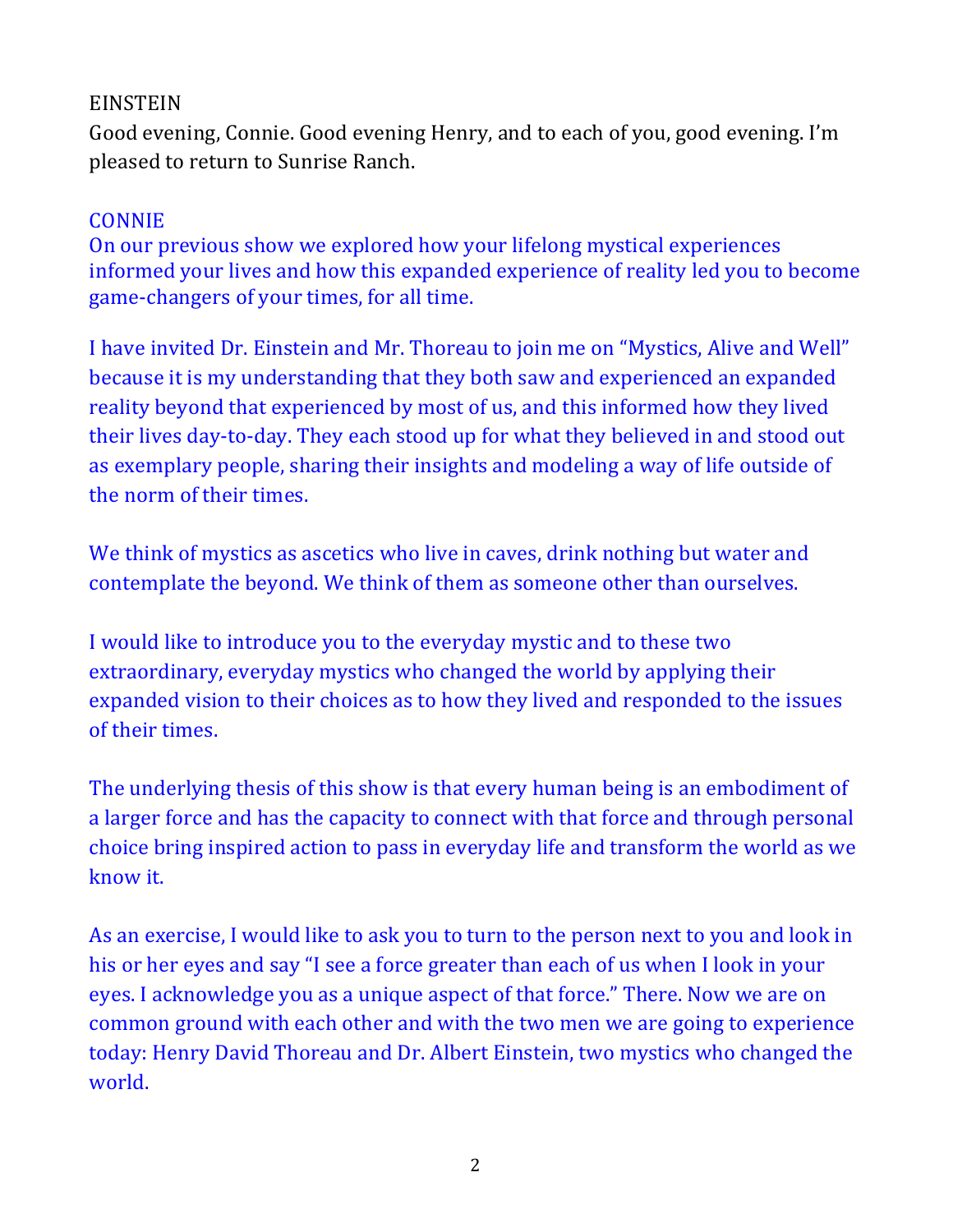Mystics, you ask? A pencil maker, a land-surveyor, a patent clerk, a teacher, a recluse, a physicist - what was it that drove them to excel and to go down in history as game changers – along with a few others like Jesus, Gandhi, Martin Luther King, Ir., John Lennon - notable activists who died untimely deaths because of the message they carried and the lives they lived. These people didn't remove themselves from the world, they stood up, spoke up and shifted consciousness up a notch for eternity. They modeled their beliefs, their visions and shared their insights.

Henry – you have often been quoted as saying: *"If a man does not keep pace with his companions, perhaps it is because he hears a different drummer. Let him step to the music* which he hears, however measured or far away.

The mystic hears a different drummer. He sees from a different point of view, he resonates to a different frequency. The station he is tuned to is sending messages of unity, freedom, peace, harmony, individual autonomy, service and abundance. Those are the attributes of the world he knows is real and possible regardless of the myriad of other stations and societies broadcasting the engaging and all-tooreal-seeming ideas of separation, scarcity, security, and servitude.

I would like to propose that everyone has the capacity to tune into the mystic's frequency, we can choose which station we turn the dial of our attention to. For some it will come as a revelation or epiphany, a sudden aha! moment like the switching on of a light switch. For others it will take years of practice and daily attention. Others are born with the awareness and spend their lives reconciling their inner and outer selves. Often the mystical experience comes through crisis, deep loss and the heart is broken open.

The challenge becomes, what to do with it once it comes. Ignore it? Shove it deep inside where no one can see it? Put a mask over it and pretend it isn't there? Walk it, talk it and become it and in that way CHANGE THE WORLD?

Now Henry and Dr. Einstein, please tell us a little about how you first realized there was something greater than you at work in your lives.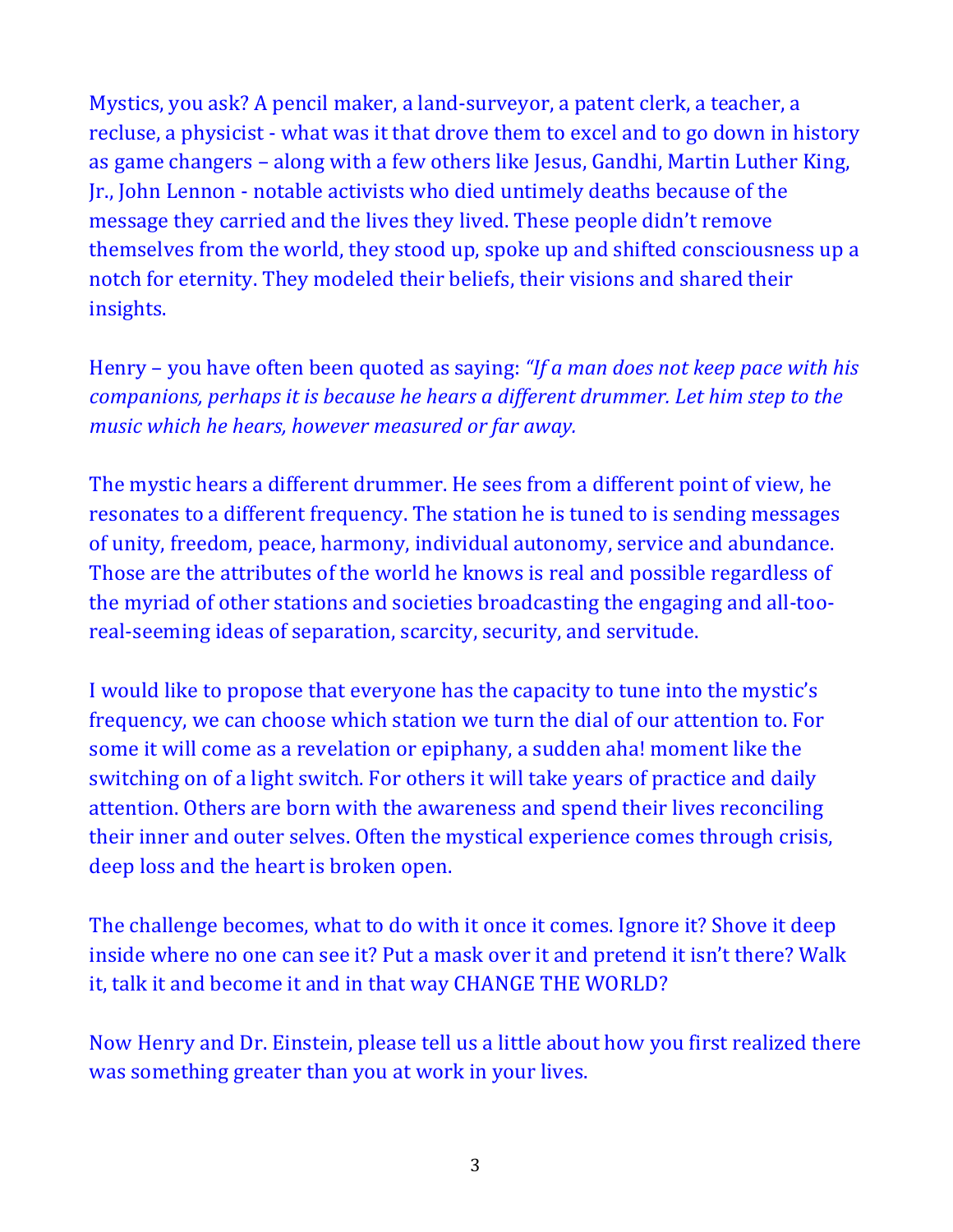#### EINSTEIN

A wonder of this kind I experienced, as a child of four or five years, when my father showed me a compass. That this needle behaved in such a determined way did not at all fit into the kind of occurrences that could find a place in the unconscious world of concepts. I can still remember, or at least I believe I can remember, that this experience made a deep and lasting impression upon me. Einstein *Autobiographical Notes*

## THOREAU

Methinks my present experience is nothing; my past experience is all in all. I think that no experience which I have today comes up to, or is comparable with, the true experiences of my boyhood. And not only this is true, but as far back as I can remember I have consciously referred to the experience of a previous state of existence. "For life is a forgetting," etc. Formerly, methought, nature developed as I developed, and grew up with me. My life was ecstasy.

In youth, before I lost any of my senses, I can remember that I was all alive, and inhabited my body with inexpressible satisfaction; both its weariness and its refreshment were sweet to me. This earth was the most glorious musical instrument, and I was audience to its strains. To have such sweet impressions made on us, such ecstasies begotten of the breezes! I can remember how I was astonished. I said to myself  $-$  I said to others  $-$  There comes into my mind such an indescribable, infinite, all-absorbing, divine, heavenly, pleasure, a sense of elevation and expansion, and I have had nought to do with it.

I perceive that I am dealt with by superior powers. This is a pleasure, a joy, an existence, which I have not procured myself. I speak as a witness on the stand, and tell what I have perceived.

The morning and the evening were sweet to me, and I led a life aloof from society of men. I wondered if a mortal had ever known what I knew. I looked in books for some recognition of a kindred experience, but, strange to say, I found none. Indeed, I was slow to discover that other men had had this experience, for it had been possible to read books and to associate with men on other grounds. The maker of me was improving me. When I detected this interference I was profoundly moved.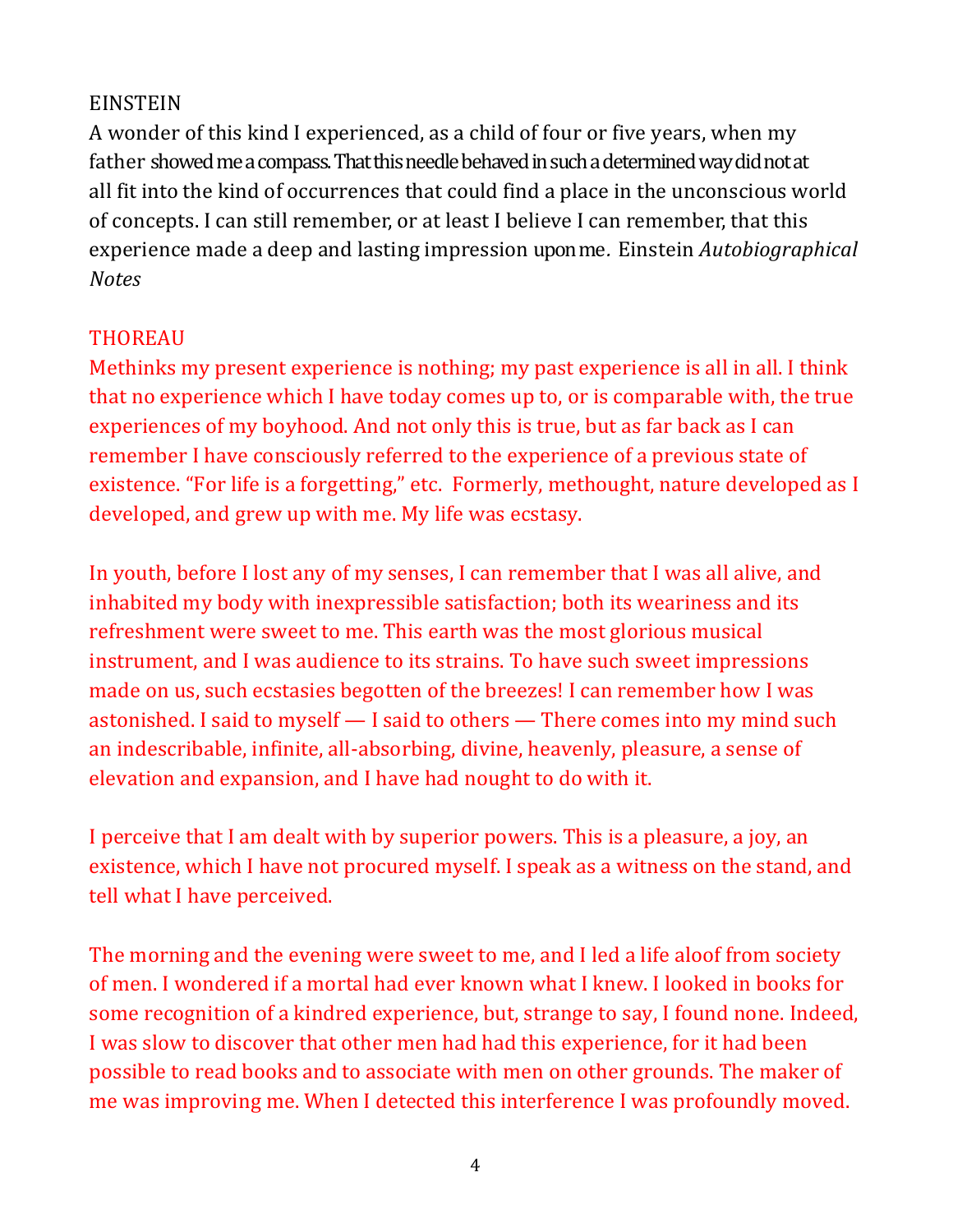For years I marched as to a music in comparison with which the military music of the streets is noise and discord. I was daily intoxicated, and yet no man could call me intemperate.

With all your science can you tell how it is, and whence it is, that light comes into the soul?

Journal. Wednesday July 16, 1851.

## **CONNIE**

So, you both had boyhood experiences or realizations that influenced the unfolding of your lives.

## EINSTEIN

And then, at the age of 12, I experienced a second wonder, of a totally different nature, in a little book dealing with Euclidean plane geometry, which came into my hands at the beginning of a school year. The assertions of geometry and lucidity and certainty made an indescribable impression upon me, and I began to see everything as geometric shapes.

## **Albert Einstein: Rebellious Wunderkind**

http://www.academia.edu/1590801/Albert\_Einstein\_Rebellious\_Wunderkind

## **CONNIE**

I would like to point out to the audience a few parallels in your lives to set the stage for our discussion today.

Henry, you were an avid student, a voracious reader who studied philosophy and graduated from the nation's top school, Harvard University. You became a teacher, held a couple of mundane jobs - as a pencil maker in your father's pencil business where your research led to perfecting the Thoreau pencil, enabling it to become the best pencil in America - and you were a surveyor. You built a little house in the woods on your friend Ralph Waldo Emerson's land not far from town where you spent two years, two months and two days. You explored the wilderness in Maine and elsewhere, researched and befriended Native Americans and documented your impressions in minute detail in your journals and books. You took a stand against war and racism, disassociated yourself from your government at an early age, went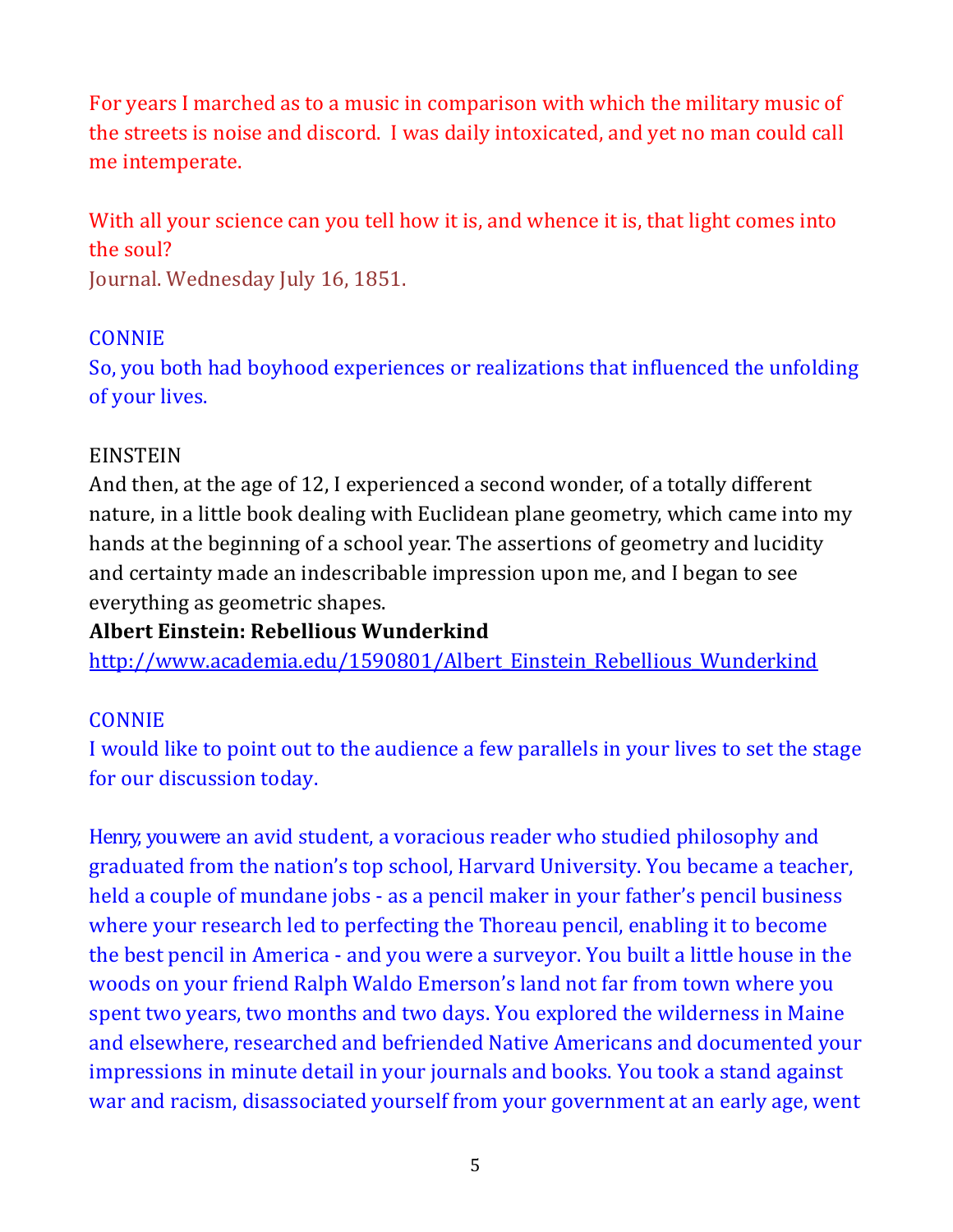to bat for fellow dissidents and spent a night in jail which resulted in a worldchanging solution for how a moral man might live in an immoral world through non-violent, non-cooperation in your treatise "Civil Disobedience." Every word you uttered, every move you made, has become a model and inspiration for the generations that followed.

Dr. Einstein, you were slow to talk as a child...

EINSTEIN (interrupts) True! But I haven't stopped since, have I? Once I got the hang of it, you know?

## **CONNIE**

...but you too were an avid student, a voracious reader who studied philosophy, perhaps even some of the same philosophers as Henry. It seems that Immanuel Kant and other German philosophers influenced both you and the Transcendentalists. Interestingly, your father had a factory that provided you with an opportunity to explore the workings of electricity and electromagnetism. You attended top schools and became a teacher, held a mundane job as a patent clerk, explored a different wilderness, the wilderness of the mathematical nature of the universe which you recorded in your papers and dissertations. You too took a stand against war and racism, gave up your German citizenship twice, once at an early age and again as an adult, you supported fellow dissidents and enlightened humanity with your insights into the workings of light, matter, time and energy.

You were both witness to extraordinary times in humanity's development.

Henry, during your lifetime in the 1800s, you witnessed rational reductionist science replace holistic experiential knowledge in such a way that man thought himself separate from an uncaring mechanical universe. You witnessed the abomination of slavery and a war in Mexico aimed at extending slavery, which you entirely disagreed with.

Dr. Einstein you, as a German Jew, experienced the First World War, Hitler's rise to power, the Second World War and The Holocaust, with the loss of so many of your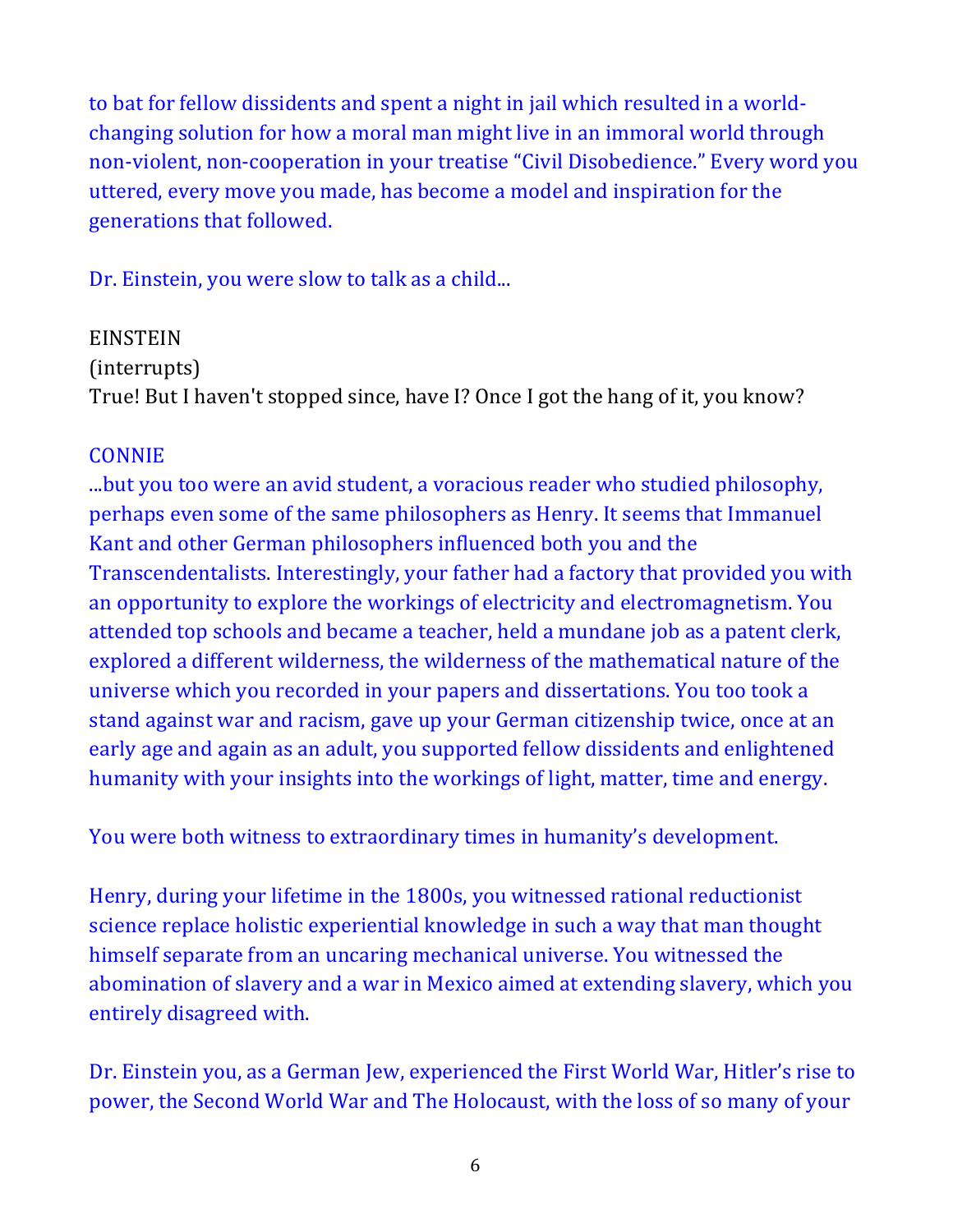friends and family. You saw, much to your chagrin, the invention and deployment of the atomic bomb as an indirect result of your theories, with the onset of the nuclear age, the Cold War, and the threat of the total annihilation of humanity.

You both seem to have been eternal optimists and you both spoke of Universal higher Laws and man's ability to interpret them and our potential to live in accordance with them, as you watched humanity around you descend into lower, baser behaviors. 

It seems it was this ability to see higher truths that set you apart and has made your vision an inspiration to all that followed.

The last time we were together we discussed your views on government, education, war and racism as well as the role of intuition, universal law and higher conscience in solving the dilemmas we face in those arenas. We learned that your ability to see and experience an expanded reality set you apart from the majority and resulted in a certain loneliness for each of you and engendered a rebellious spirit.

## THOREAU

How alone must our life be lived. We dwell on the sea-shore and none between us and the sea. Men are my merry companions - my fellow pilgrims - who beguile the way, but leave me at the first turn in the road-for none are travelling *one* road so far as myself. **Journal March 13 1841** 

#### **EINSTEIN**

Now I am old. So known in the world, yet so lonely. Arrows of hate have been shot at me. But they have never hit me, because somehow they belong to another world, with which I have no connection whatsoever. E&P p.128 & p. 131 1954

Regarding education. School failed me, and I failed school. It bored me. The teachers behaved like Feldwebel - I mean, sergeants. I wanted to learn what I wanted to know, but they wanted me to learn for the exam. E&P p.8 1930

## THOREAU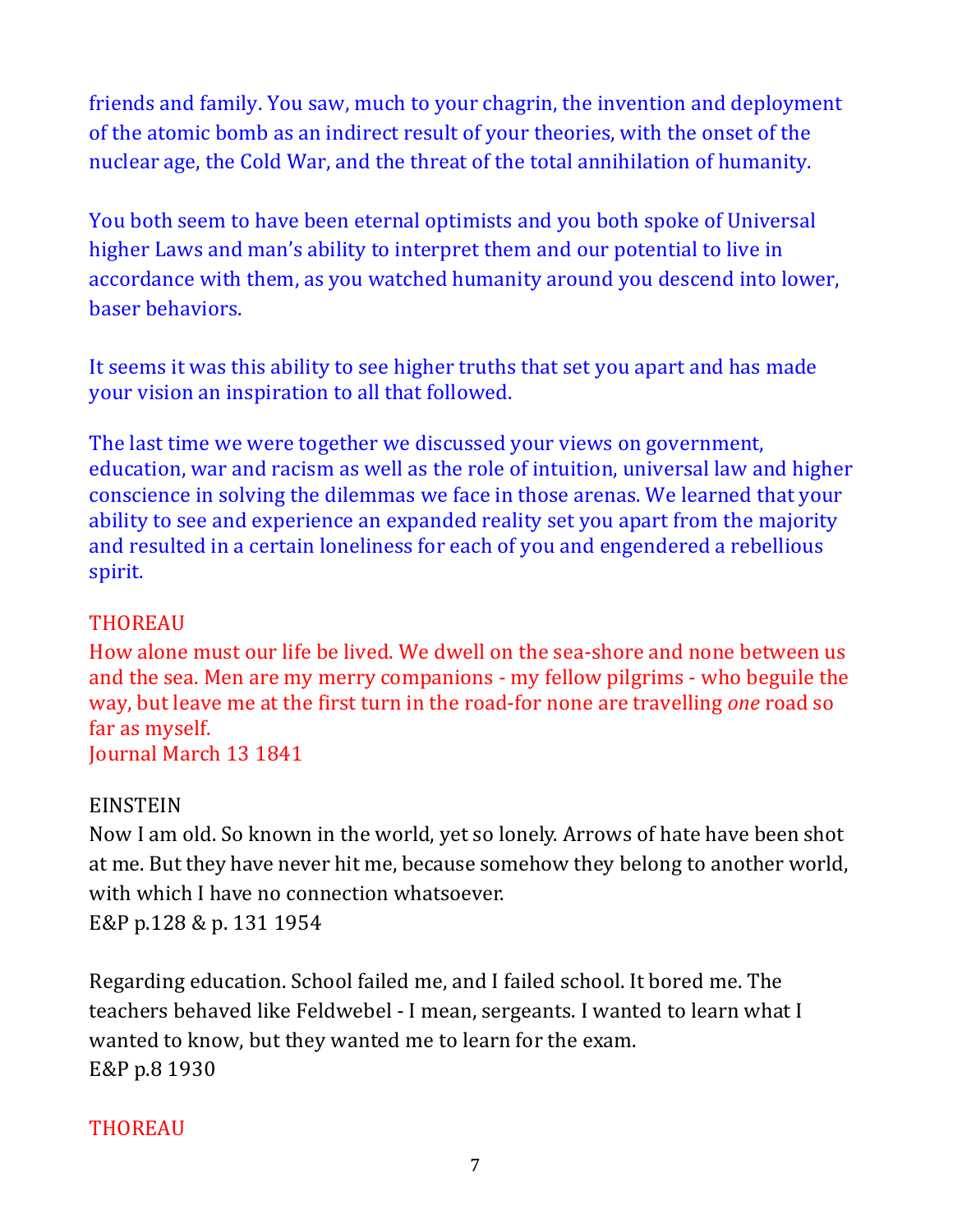What does education often do? It makes a straight-cut ditch of a free, . meandering brook. Though bodily I have been a member of Harvard University, heart and soul I have been far away among the scenes of my boyhood.

H.D. Thoreau, quoted in *Memorials of the Class of 1837 of Harvard University*, 38.

As far as government goes - the government does not concern me much, and I shall bestow the fewest possible thoughts on it. It is not many moments that I live under a government, even in this world. If a man is thought-free, fancy-free, imaginationfree, that which is *not* never for a long time appearing *to be* to him, unwise rulers or reformers cannot fatally interrupt him.

*Civil Disobedience* Part 3 [15]

## **CONNIE**

Dr. Einstein – you gave up your German citizenship when you were sixteen to avoid mandatory military service and became stateless for 5 years. You subsequently became a Swiss Citizen for the rest of your life, with dual citizenship in Germany for a bit until you renounced it a second time and became an American citizen in 1933 when Hitler became Chancellor of the Third Reich and signed the Concordant with the Catholic Church. In your lifetime you have experienced government out of control to the extreme with the potential of total annihilation of life looming on the horizon and have some definite ideas for a solution. In 1946 you wrote a public letter to the United Nations advocating the establishment of a world government. What is your vision of a world government? Could you share this with us?

## EINSTEIN

I am interested only in living this life according to ethical laws, like 'Thou shalt not kill,' which often contradict the laws of the State. E&P 27. 1930

There is no security and peace unless we have a supranational government. We must liberate ourselves from what we have inherited of antisocial and destructive instincts. 

E&P121 1954 (found also in Einstein's Open letter to UN 1947. *Einstein on Politics* Rowe p 389-392)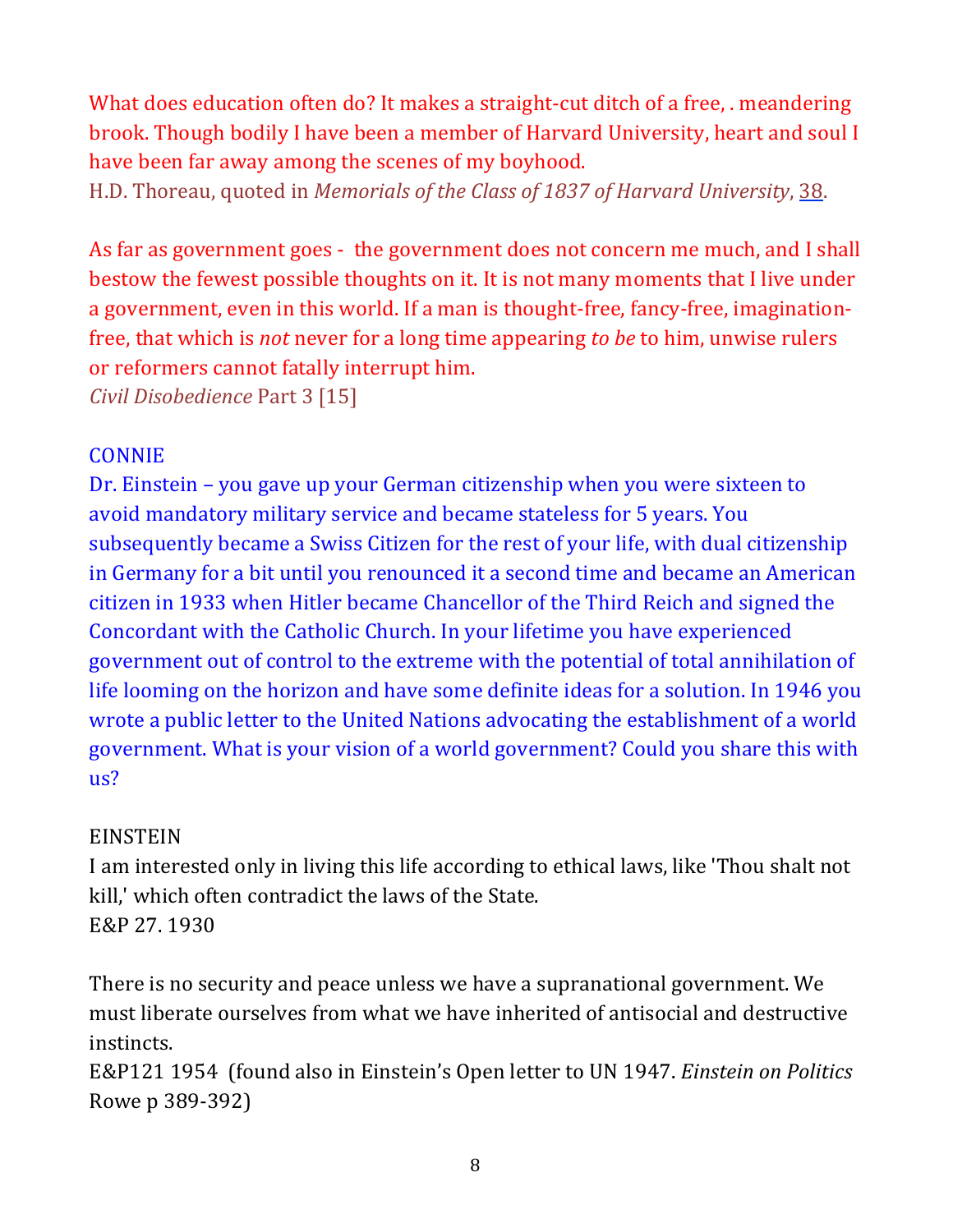A new type of thinking is essential if mankind is to survive and move to higher levels.

*NY Times Magazine* 23 June 1946 "Einstein on Politics" Rowe p 383

The cosmic man must be restored, the whole man who is made in the image and likeness of the arch-force, which you may call God. This man thinks with his heart .... There is an order in the universe - a cosmic order - and humans have the possibility of understanding these laws. E&P 55 1943

### **CONNIE**

Given the fact that you both have what I call "an expanded understanding and relationship with the universe" - from the infinitesimally small to the infinitely large, and embrace both the visible and the invisible, I would like to explore your views and experiences with science, something that you, Dr. Einstein, revolutionized with your life-long commitment to seeking order in the Universe, long after Henry had left the scene! It seems that through each of your lives and work we witness an upward spiral of humanity's understanding of the nature of the universe, which is the goal of both religion and science. You brought science back from the reductionism of Newton and Descartes to an understanding of the warping of space/time relative to the observer, giving rise to quantum science, which today is bringing in a radically new paradigm with humanity's unfolding realization of the power of his mind in an conscious, interconnected universe. Something the indigenous peoples of the world have known and experienced for millennia. Both you, Henry and the indigenous people see that it is through nature that humanity can come to, as you say "read the mind of God or Creator" and discover the working of Universal laws, the understanding of which might allow humanity to realize its highest potential and walk in balance with all of Creation.

#### EINSTEIN

I'm not interested in what God looks like, but in how the world he created looks. I can read the thoughts of God from nature. The laws of creation interest me, and not whether God is made in the image of man, with a long white beard, and has a son. I am part of infinity. I see everything in *specie aeternitates*, [from the perspective of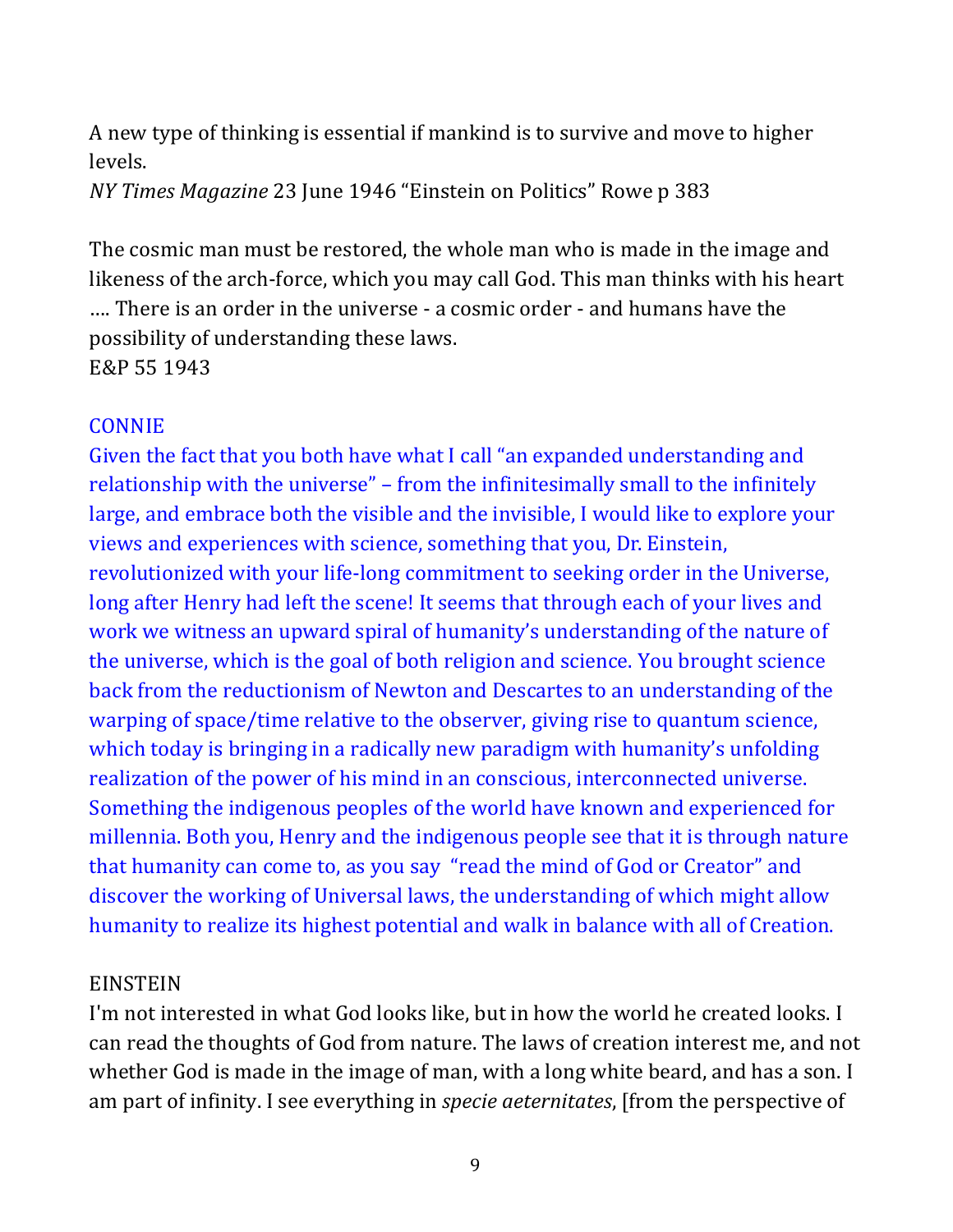eternity] E&P 27 1930

### THOREAU

My profession is to be always on the alert to find God in nature-to know his lurking places. To attend all the oratorios - the operas in nature. Journal September 7, 1851

In the midst of this labyrinth let us live a *thread* of life. We must act with so rapid and resistless a purpose in *one* direction, that our vices will necessarily trail behind. The laws of the earth are for the feet, or inferior man; the laws of heaven are for the head, or superior man; the latter are the former sublimed and expanded, even as radii from the earth's center go on diverging into space. Letter to H.G.O. Blake August 10, 1849 http://www.walden.org/documents/file/Library/Thoreau/writings/corresponde nce/LettersBlake.pdf

### **CONNIE**

Henry, you have been called a "poet-naturalist" because you integrated your mystical connection with nature and your scientific explorations in your writings that many believe inspired today's science of ecology and the environmental movement, neither of which, it seems, actually resonate at the depths of insight that you experienced.

#### THOREAU

Wisdom does not inspect, but behold. We must look a long time before we can see. The true man of science will know nature better by his finer organization; he will smell, taste, see, hear, feel, better than other men. His will be a deeper and finer experience. We do not learn by inference and deduction, and the application of mathematics to philosophy, but by direct intercourse and sympathy. It is with science as with ethics, we cannot know truth by contrivance and method. ... The most scientific will still be the healthiest and friendliest man, and possess a more perfect Indian wisdom.

*Natural History of Massachusetts* 1842.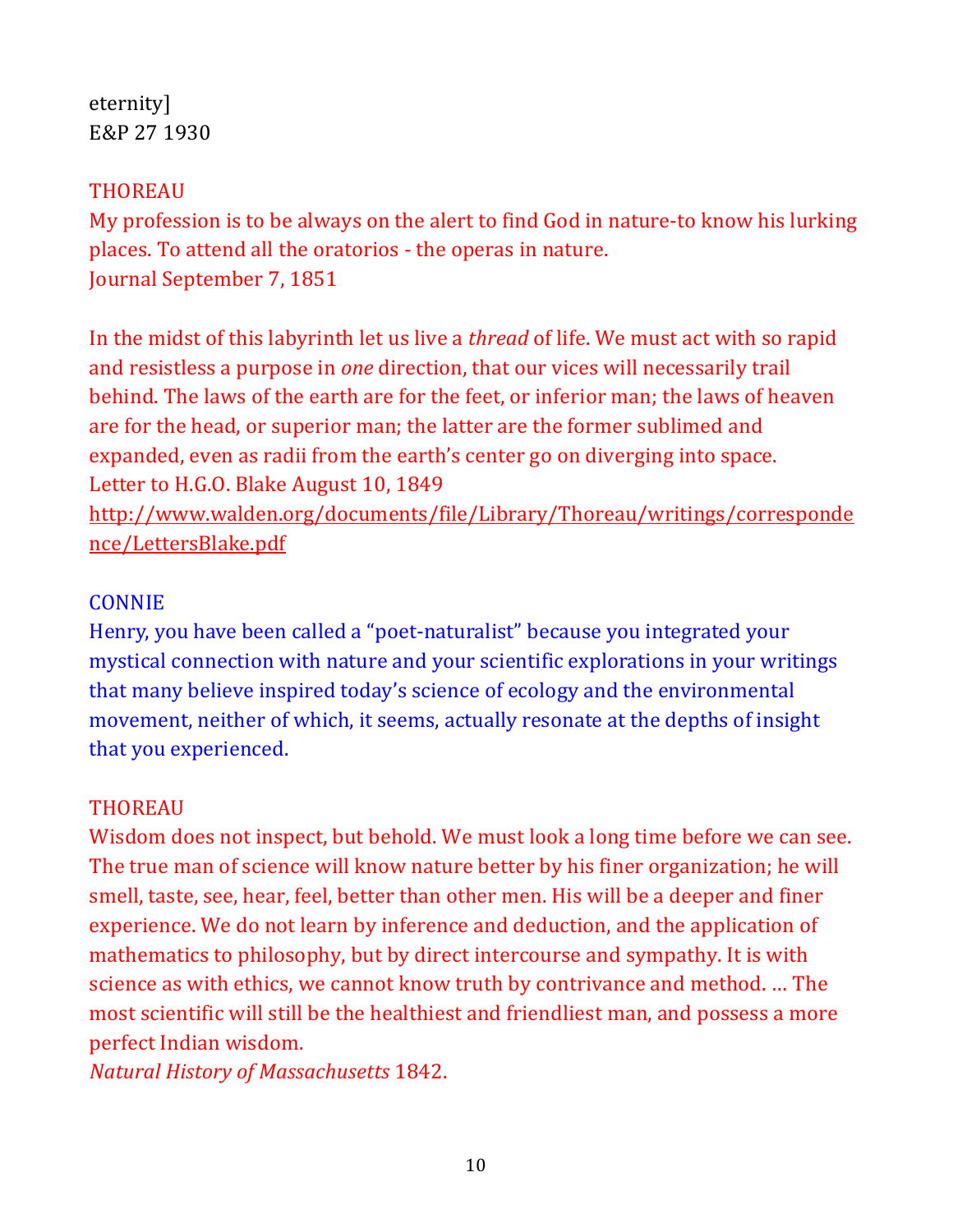## EINSTEIN

There is no true science which does not emanate from the mysterious. Every thinking person must be filled with wonder and awe just by looking up at the stars. E&P 108 1948

## THOREAU

The laws of nature are science but in an enlightened moment they are morality and modes of divine life. Journal Sept 28, 1843

## **EINSTEIN**

Science is never finished because the human mind only uses a small portion of its capacity, and man's exploration of his world is also limited. If we look at this tree outside whose roots search beneath the pavement for water, or a flower which sends its sweet smell to the pollinating bees, or even our own selves and the inner forces that drive us to act, we can see that we all dance to a mysterious tune, and the piper who plays this melody from an inscrutable distance - whatever name we give him - Creative Force, or God - escapes all book knowledge. E&P P 14.1930

#### CONNIE

So Dr. Einstein, you might disagree with Henry, as it seems you are saying that there is a reality beyond experience that somehow our reason will someday discover and interpret through mathematics, what Henry is perhaps calling "contrivance and method."

#### EINSTEIN

It is up to each of us to also acquire knowledge independently of experience. If you think in pure thoughts, then you can comprehend reality. Experience may help, but you are endowed with enough reason to extend physical reality without experience. Behind this visible solar system are many invisible ones, but you don't have to go there in order to know this. E&P p 137 1954

One must not think in terms of truth when one sees an object, for truth is a concept that exists only in thought, and is expressed in sentences because sentences deal with concepts. You must first make contact with reality, then form an intelligent picture of it by building a theory around it. First you observe, then you give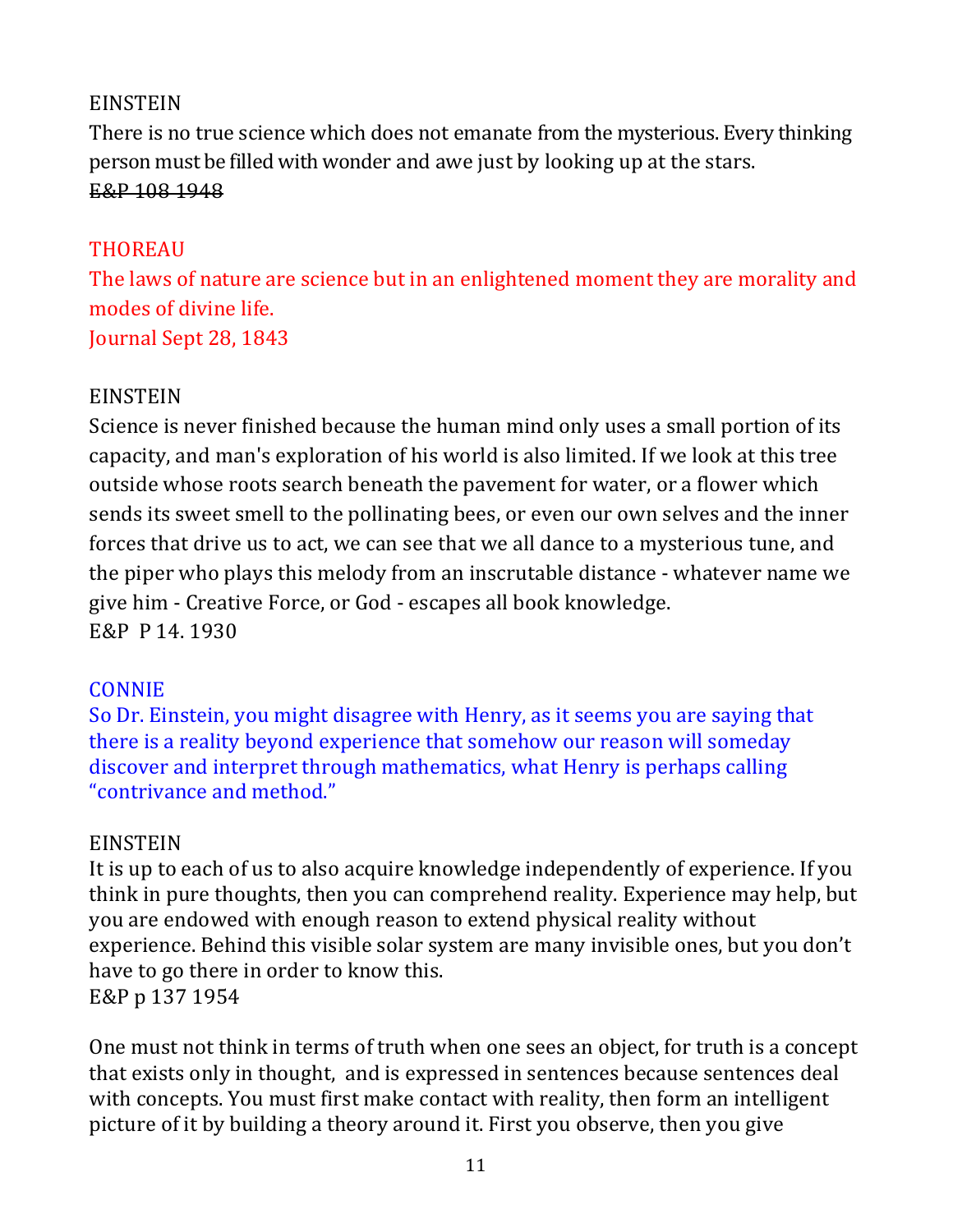substance to what you observe by means of mathematics. In this sense, what is real becomes true. E&P 137 1954

### **CONNIE**

Indeed. It seems that both of you are speaking of what you seem to call the "real scientists" as directly and experientially connected to the cosmic order, with the higher purpose of interpreting the universal laws. You both see the connection between science and the divine because you had mystical experiences yourself and seemed to see that science is an avenue for the logical conceptual mind to access the non-conceptual, ineffable arena that the religions have been attempting to articulate through the ages. You see the higher purpose of science, as well as the importance of religion.

### EINSTEIN

I maintain that cosmic religious feeling is the strongest and noblest incitement to scientific research. *The World as I See It. P 28. (Article in NYT Mag. 11/9/30)* 

Religion and science go together. Science without religion is lame, and religion without science is blind. They are interdependent and have a common goal -the search for truth. Hence it is absurd for religion to proscribe Galileo or Darwin or other scientists. And it is equally absurd when scientists say there is no God. The real scientist has faith, which does not mean that he must subscribe to a creed. Without religion there is no charity. The soul given to each of us is moved by the same living spirit that moves the universe. E&P p 94 1948

## CONNIE

Henry, your theories and methods brought in the importance of relationship between the observer and the observed, one of the central principles of quantum science. You were a century and a half ahead of your time!

## THOREAU

I think that the man of science makes this mistake, and the mass of mankind along with him: that you should coolly give your chief attention to the phenomenon which excites you as something independent of you, and not as it is related to you. The important fact is its effect on me. He thinks that I have no business to see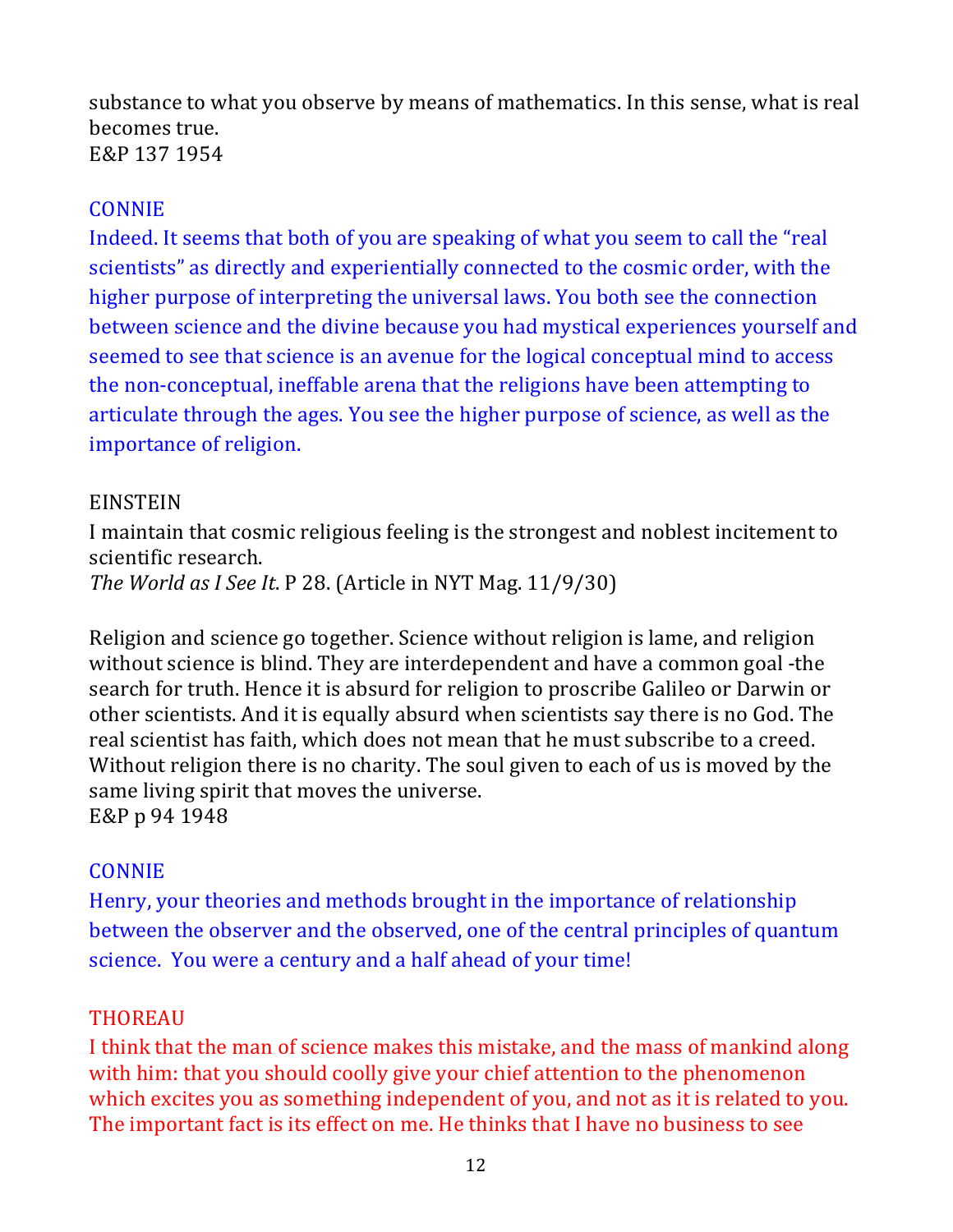anything else but just what he defines the rainbow to be. I find it is not [rainbows] themselves with which the men of science deal that concern me; the point of interest is somewhere *between* me and them (i.e. the [rainbows]) Journal November 5, 1857

## **CONNIE**

Dr. Einstein you decry the specialization and objectivization of science that has separated the scientist from his internal connection to the cosmos, which it seems you feel communicates with us through our intuition, our conscience.

## **EINSTEIN**

Every serious scientific worker is painfully conscious of this involuntary relegation to an ever-narrowing sphere of knowledge, which is threatening to deprive the investigator of his broad horizon and degrade him to the level of a mechanic. We have all suffered under this evil, without making any effort to mitigate it. "The World as I See It." P 15

Man is what he thinks, not what he does. The basis of true thinking is intuition: this is what makes me abhor our present day school system. They split each science into several categories; yet truth is only attained by a totality of experience. I was never attracted by specialization, I always wanted to know nature, creation itself. The mystery of life attracted me. My religion is to use my thinking faculties, as much as I can, to know what seems unknowable. Have you ever stopped to consider that reading books or gathering facts, has never led to any scientific discovery? Intuition is the prime factor in our achievements. E&P p 70. 1943

## THOREAU

Knowledge does not come to us in details, but in flashes of light from heaven. *Walking*

If one listens to the faintest but constant suggestions of his genius, which are certainly true, he sees not to what extremes, or even insanity, it may lead him; and yet that way, as he grows more resolute and faithful, his road lies. The faintest assured objection which one healthy man feels will at length prevail over the arguments and customs of mankind. No man ever followed his genius till it misled him. 

*Walden thoreau.eserver.org/walden11.html*

#### CONNIE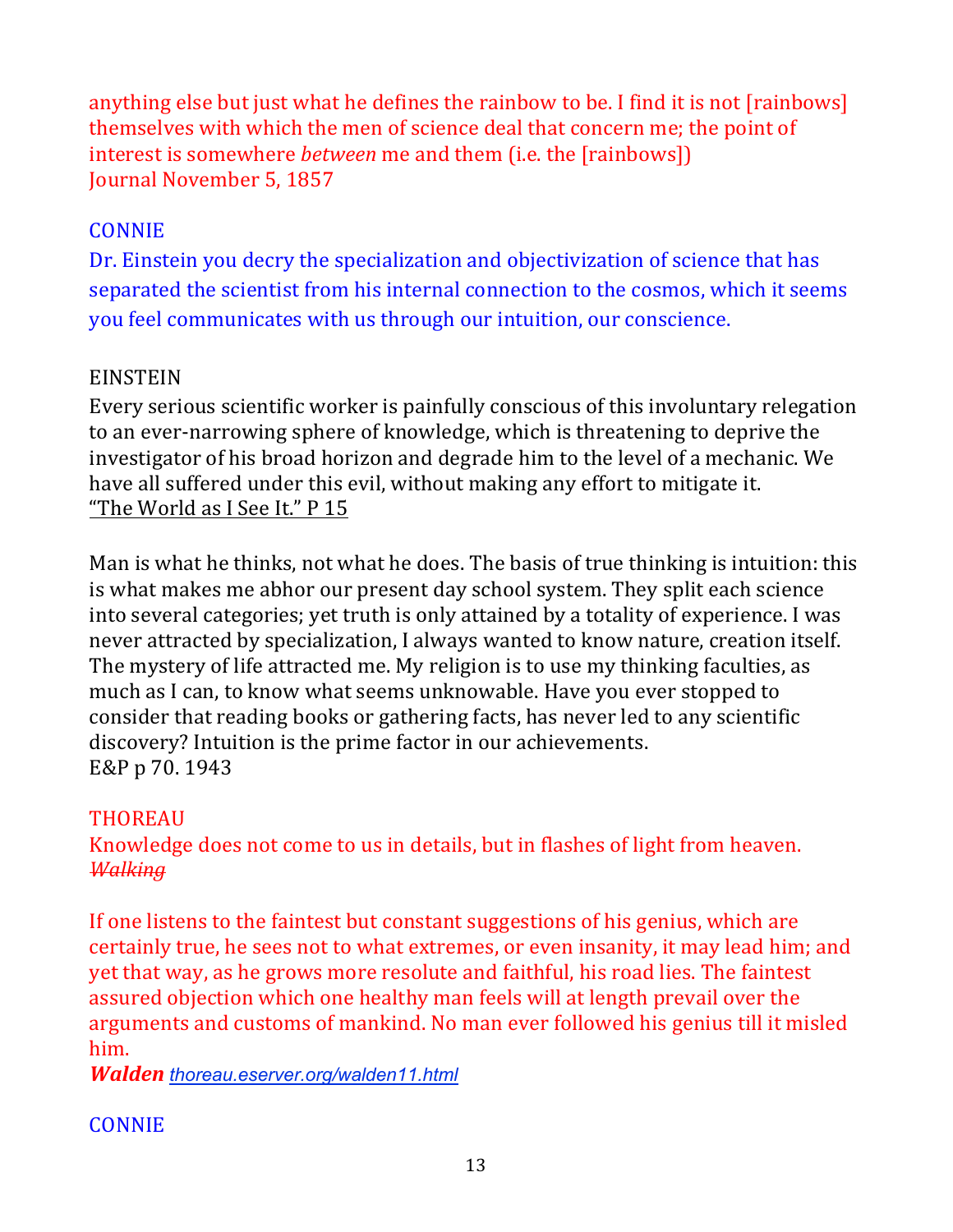How long did you work on your famous formula E=MC2, the formula that radically changed humanity's concept of space/time and our relationship to it as well as energy and matter? What was the driving force that kept you going?

#### **EINSTEIN**

For nine years. But it wasn't only one formula. A thousand were written and destroyed; often I wanted to give up. At last, however, after endless labor and innumerable sleepless nights, I found it" E&P Need page

My intuition made me work. Many people think that the progress of the human race is based on experiences of an empirical, critical nature, but I say that true knowledge is to be had only through a philosophy of deduction. For it is intuition that improves the world, not just following the trodden path of thought. Intuition makes us look at unrelated facts and then think about them until they can all be brought under one law. To look for related facts means holding only what one has instead of searching for new facts. Intuition is the father of new knowledge, while empiricism is nothing but an accumulation of old knowledge. Intuition, not intellect, is the 'open sesame' of yourself. EP p 16 1930

One never goes wrong following his feeling. I don't mean emotions, I mean feeling, for feeling and intuition are one. E&P 95 1948

#### **THOREAU**

It is not the invitation which I hear, but which I feel, that I obey. Written April 22, 1851, in his Journal, vol. 3, p. 208

#### **EINSTEIN**

We all, more or less in the same way, say that a rose is red, smells like perfume, and feels like velvet. In other words, there is an objective reality which is conceived by the senses, and behind this objective reality are natural laws which are the privilege of the scientist to discover. Nature doesn't know chance, it operates on mathematical principles. As I have said so many times, God doesn't play dice with the world.

E&P p 59 1943

My goal was to unify physics. For over twenty years I tried to build the electrodynamic and quantum theories into my relativity theory, but I haven't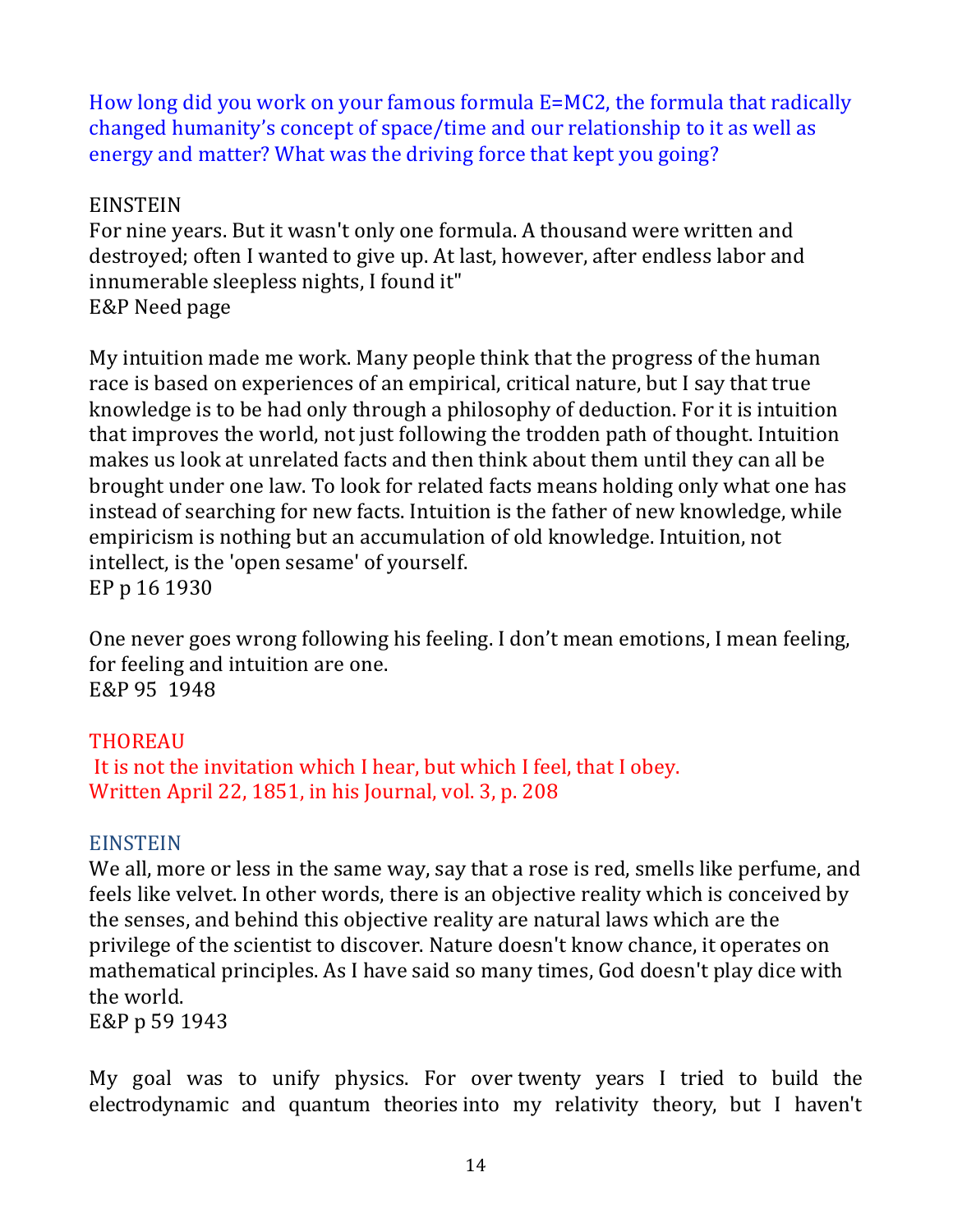succeeded. You must believe that the world was created as a unified whole which is comprehensible to man. Of course, it's going to take an infinitely long time to investigate this unified creation. But to me that is the highest and most sacred duty - unifying physics. Simplicity is the criterion of the universe. EP 139,140 1954

### **CONNIE**

Well, Dr. Einstein. You'll be fascinated to know that there's some breakthrough science unfolding as we speak, which is using the innate genius of mathematics to give us a revelatory picture of the laws that govern the universe and explains through cosmometry – the geometry of the cosmos - humanity's pivotal place in all of Creation!

NOTE: Referring to the work of Nassim Haramein. www.ResonanceProject.us and Marshall Lefferts www.Cosmometry.net

#### **EINSTEIN**

I am a link in the scientific chain; my students will carry on where I leave off. E&P p. 13 1930

## **CONNIE**

Henry, you too see/sense the unified wholeness of the cosmic order and the scientist's place in interpreting it, but decry specialization and the systems of objective analysis that have separated us from our inner connectedness to it.

## THOREAU

I deal with truths that recommend themselves to me, please me, not those merely which some system has voted to accept. Journal 11, 403; August 19, 1851

Science is inhuman. Things seen with a microscope begin to be insignificant. So described, they are as monstrous as if they should be magnified a thousand diameters. Suppose I should see and describe men and houses and trees and birds as if they were a thousand times larger than they are! With our prying instruments we disturb the balance and harmony of nature. ...

## **Thoreau's Journal: 01-May-1859**

"The secretary of the Association for the Advancement of Science requests me,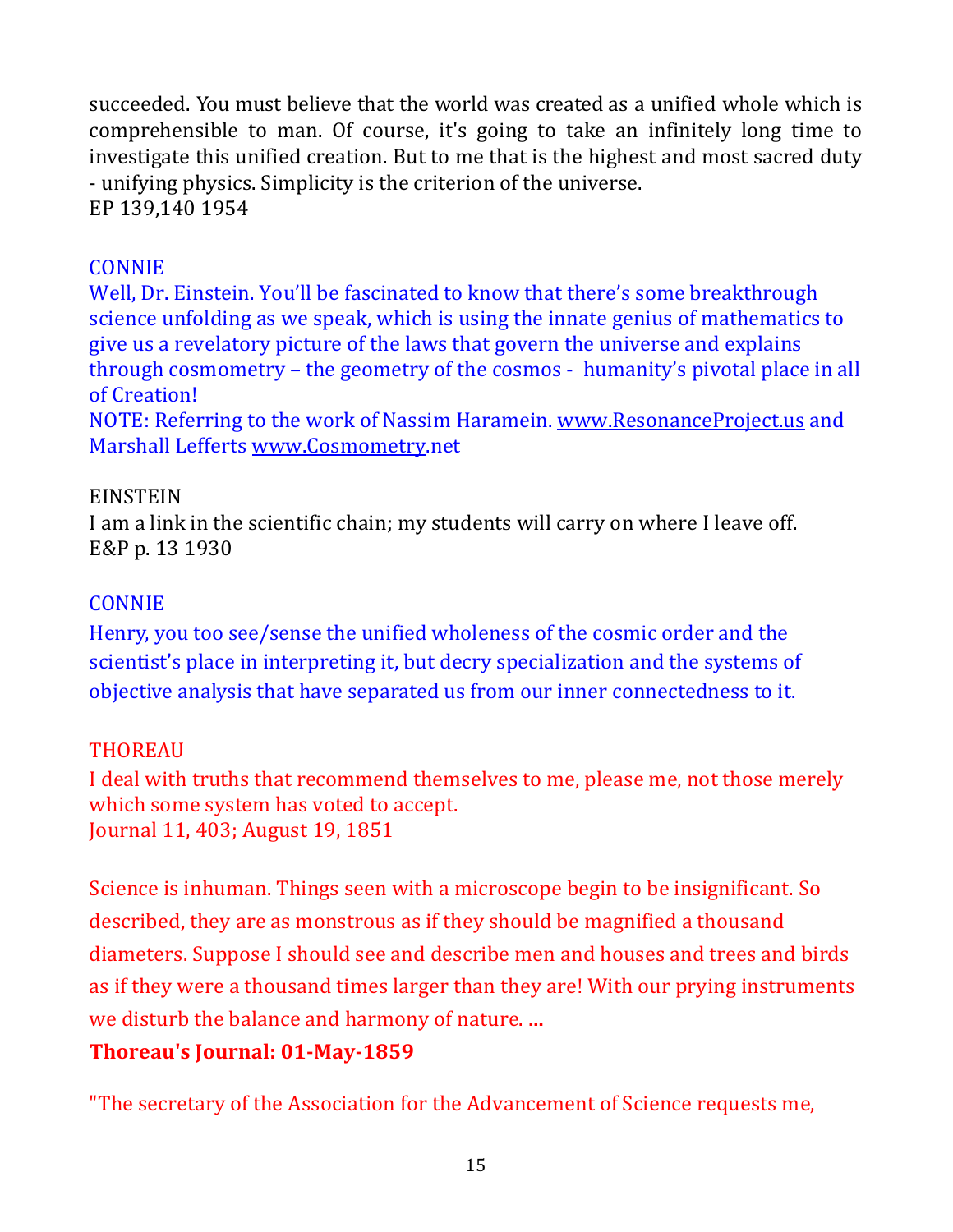as he probably has thousands of others, by a printed circular letter from Washington the other day, to fill the blank against certain questions, among which the most important one was what branch of science I was specially interested in. I felt that it would be to make myself the laughing stock of the scientific community to describe or attempt to describe to them that branch of science which specially interests me, inasmuch as they do not believe in a science which deals with the higher law.

So I was obliged to speak to their condition and describe to them that poor part of me which alone they can understand. The fact is I am a mystic, a transcendentalist, and a natural philosopher to boot  $\dots$  How absurd that, though I probably stand as near to nature as any of them, and am by constitution as good an observer as most, yet a true account of my relation to nature should excite their ridicule only! If it had been the secretary of an association of which Plato or Aristotle was president, I should not have hesitated to describe my studies at once and particularly." (*Journal V*, 4-5; March 5, 1853)

The skeleton, which at first sight produces only a shudder in all mortals, becomes at last, not only a pure, but a suggestive and pleasing object to science. The more we know of it, the less we associate it with any goblin of our imagination. The longer we keep it, the less likely it is that any such will come to claim it. We discover that the only spirit which haunts it is a Universal Intelligence which has created it in harmony with all nature. Science never saw a ghost, nor does it look for any, but it sees everywhere the traces, and is itself the agent, of a Universal Intelligence.

Journal Dec. 2, 1853.

#### **CONNIE**

So, you both speak of science's relationship to this Universal Intelligence or what religion calls God, a connection that seems to have been long-lost in the  $20<sup>th</sup>$  and 21<sup>st</sup> centuries as scientism forces all aspects of humanity's endeavors and perceptions into the box of the reductionist scientific paradigm – discounting anything that cannot be proven by the scientific method.

## EINSTEIN

But the [true] scientist is possessed by the sense of universal causation. The future, to him, is every whit as necessary and determined as the past. There is nothing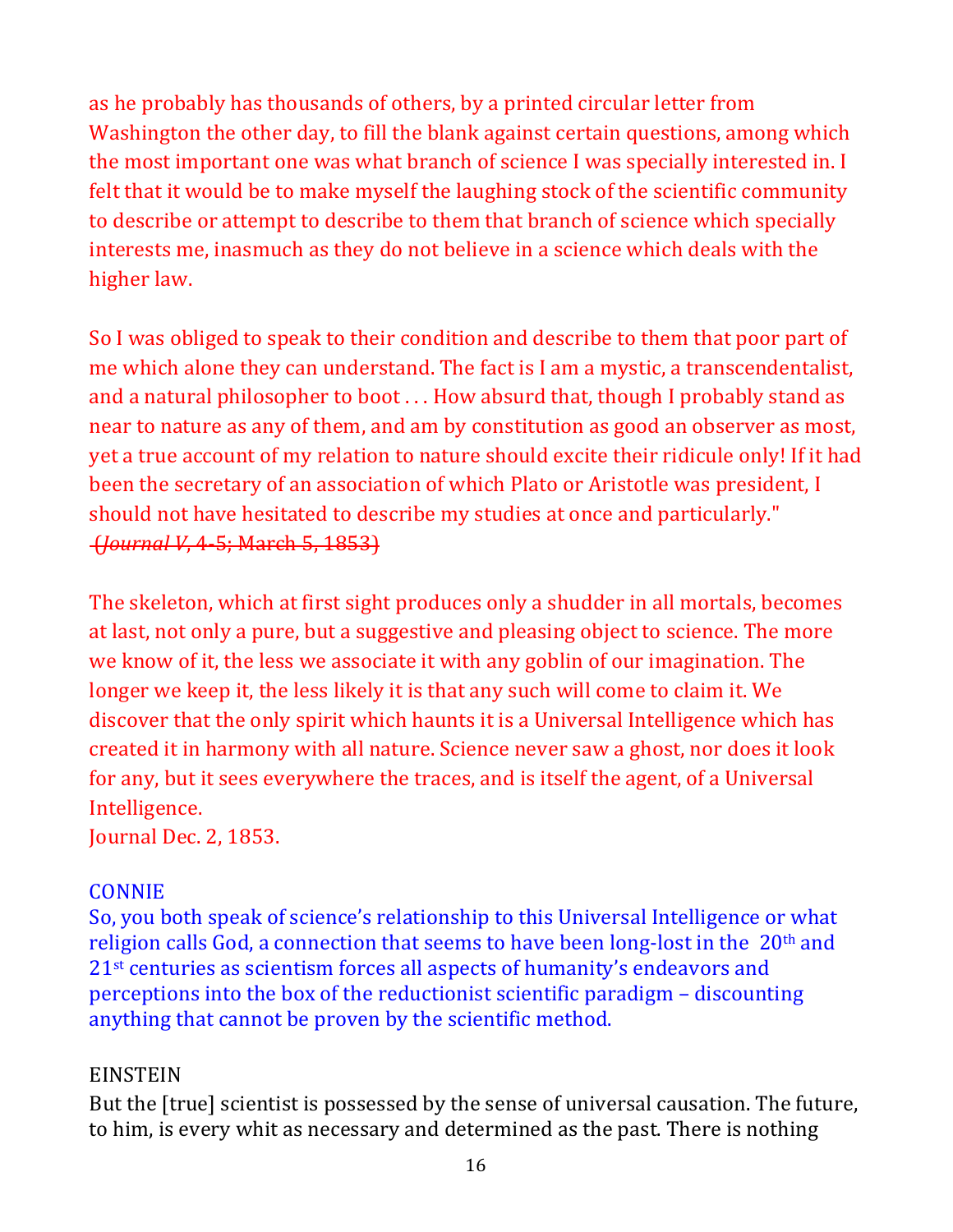divine about morality, it is a purely human affair. His religious feeling takes the form of a rapturous amazement at the harmony of natural law, which reveals an intelligence of such superiority that, compared with it, all the systematic thinking and acting of human beings is an utterly insignificant reflection. This feeling is the guiding principle of his life and work, in so far as he succeeds in keeping himself from the shackles of selfish desire. It is beyond question closely akin to that which has possessed the religious geniuses of all ages.

*The World as I See it Online: Print: p 29* 

### THOREAU

We fancy that this din of religion, literature, and philosophy, which is heard in pulpits, lyceums, and parlors, vibrates through the universe, and is as catholic a sound as the creaking of the earth's axle; but if a man sleep soundly, he will forget it all between sunset and dawn. It is the three-inch swing of a pendulum in a cupboard, which the great pulse of nature vibrates by and through each instant. When we lift our eyelids and open our ears, it disappears with smoke and rattle like the cars on a railroad. When I detect a beauty in any of the recesses of nature, I am reminded, by the serene and retired spirit in which it requires to be contemplated, of the inexpressible privacy of a life,--how silent and unambitious it is. The beauty there is in mosses must be considered from the holiest, quietest nook. What an admirable training is science for the more active warfare of **life.** Indeed, the unchallenged bravery, which these studies imply, is far more impressive than the trumpeted valor of the warrior. *Natural History of Massachusetts*

#### CONNIE

We are out of time! I'm wondering if each of you would like to leave a parting thought with our audience tonight. Something they might carry with them as they return to their lives.

#### EINSTEIN

If we want to improve the world we cannot do it with scientific knowledge but with ideals. Confucius, Buddha, Jesus and Gandhi have done more for humanity than science has done. We must begin with the heart of man – with his conscience – and the values of conscience can only be manifested by selfless service to mankind. E&P p 92 1948

...The ancients knew something- which we seem to have forgotten. All means prove but a blunt instrument, if they have not behind them a living spirit. But if the longing for the achievement of the goal is powerfully alive within us, then shall we not lack the strength to find the means for reaching the goal and for translating it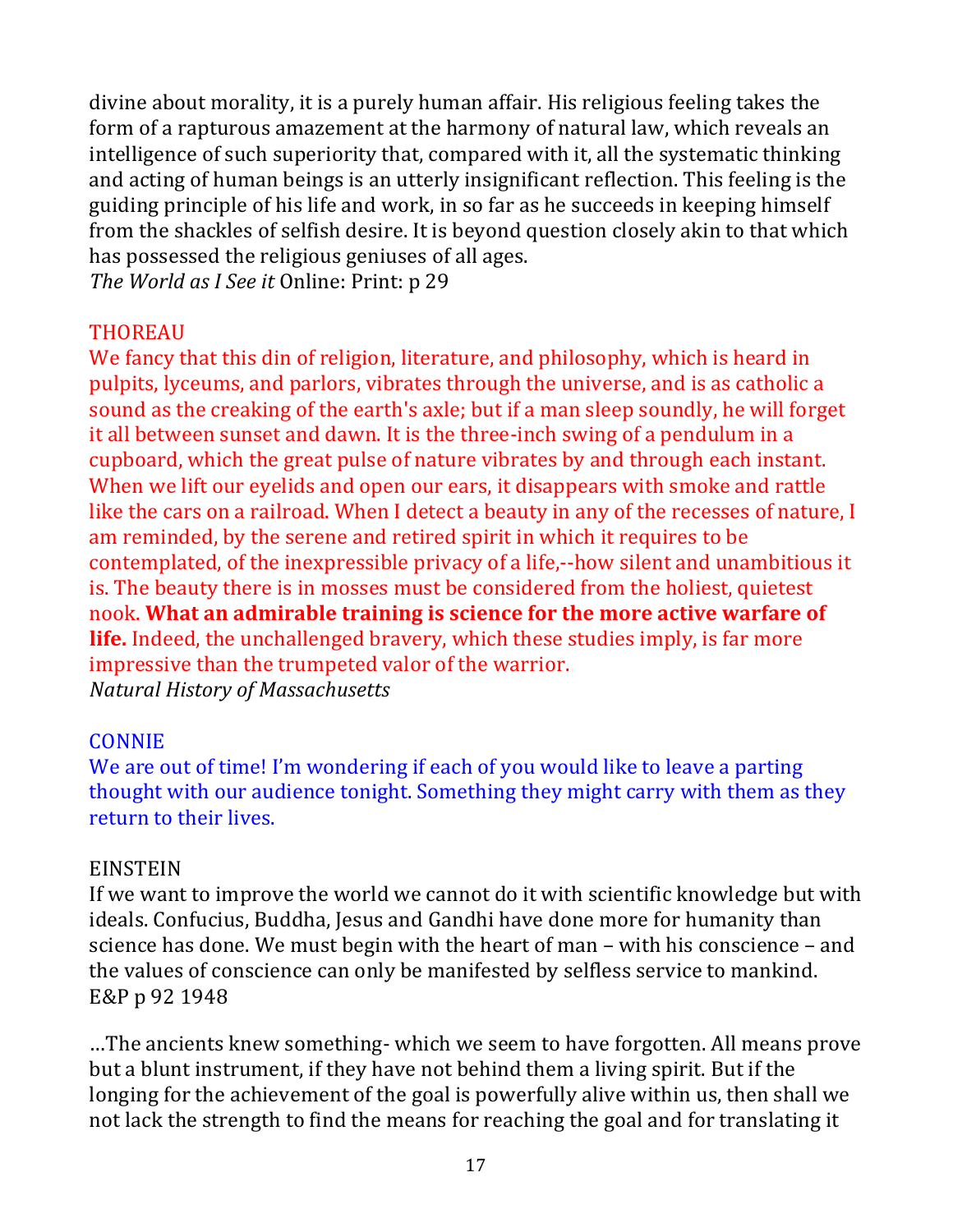#### into deeds.

*This article appears in Einstein's* Ideas and Opinions*, pp.41 - 49. An address at Princeton Theological Seminary, May 19, 1939. It was published in* Out of My Later Years*, New York: Philosophical Library, 1950. http://www.sacredtexts.com/aor/einstein/einsci.htm*

#### THOREAU

I do not propose to write an ode to dejection, but to brag as lustily as chanticleer in the morning, standing on his roost, if only to wake my neighbors up. from the title page of *Walden* and Ch 2 "Where I Lived, & What I Lived for"

We must learn to reawaken and keep ourselves awake, not by mechanical aids, but by an infinite expectation of the dawn, which does not forsake us even in our soundest sleep. I know of no more encouraging fact than the unquestionable ability of man to elevate his life by a conscious endeavor. Walden. Ch 2 "Where I Lived and What I Lived For."

#### CONNIE

Wake up and open our hearts! Serve mankind with conscious endeavor from our higher conscience!

Thank you, Dr. Albert Einstein! Thank you, Henry David Thoreau! And Thank you Audience for joining us tonight.

ACTORS RISE AND BOW TO THE AUDIENCE

Primary Sources: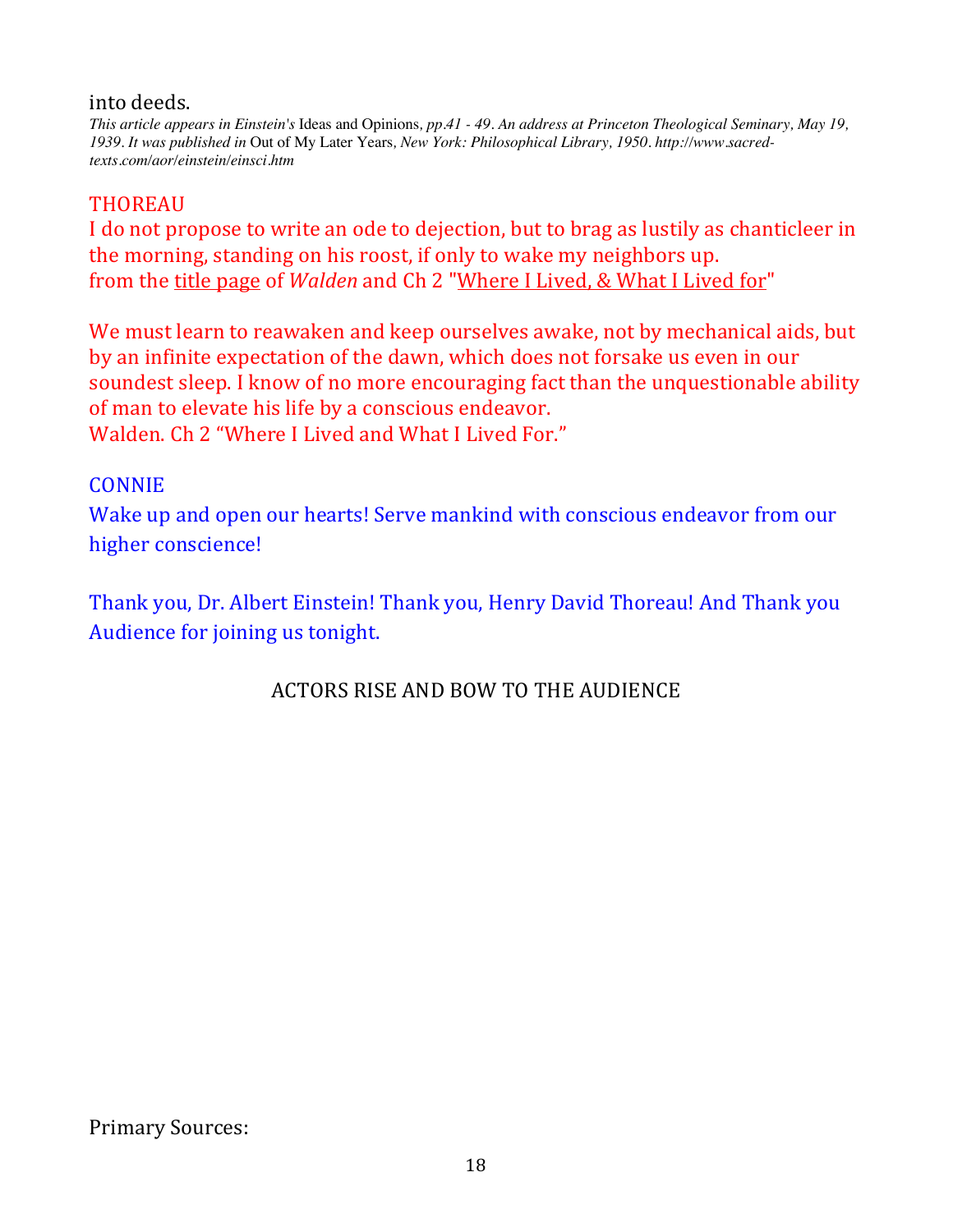Einstein:

"The World a I See It" Albert Einstein. A Citadel Press Book. Carol Publishing Group. Secausus, NJ.1997

"Einstein and the Poet: In Search of the Cosmic Man" William Hermanns. Branden Press, Inc. Brookline Village, MA. 1983

http://www.williamhermanns.com/Einstein and the Poet.html

"Einstein on Politics: His private thoughts and public stands on Nationalism, Zionism, War, Peace and the Bomb" Edited by David E. Rowe and Robert Schulmann. Princeton University Press. Princeton, NJ, 2007.

Thoreau:

"Henry David Thoreau and the Moral Agency of Knowing" Alfred Tauber. University of California Press. Berkeley, CA. 2003.

"Thoreau: A Book of Quotations" Dover Publications, Mineola, NY. 2000

The Files of Thomas Blanding, Thoreau Scholar. Acton, MA

Thoreau's Journals and other writings from various sources including the internet.

"Civil Disobedience" Henry David Thoreau

"A Plea for Captain John Brown" Henry David Thoreau

"Walden" Henry David Thoreau

"Slavery in Massachusetts" Henry David Thoreau

General:

"Mystics as a Force for Change" Sisirkumar Ghose. Foreword by Aldous Huxley. A Quest Book. The Theosophical Publishing House, Wheaton, IL. 1981

Script reviewed and approved by Thomas Blanding, Thoreau Scholar. 7/8/14, Acton, MA. Tom's 66<sup>th</sup> birthday.

Press Release

Theatrical Reading: "Thoreau and Einstein: Science and the Cosmic Order" By Connie Baxter Marlow

Connie Baxter Marlow, host of the talk show "Mystics, Alive and Well" will interview Henry David Thoreau and Dr. Albert Einstein for the second time with a theatrical reading: "Thoreau and Einstein: Science and the Cosmic Order." She will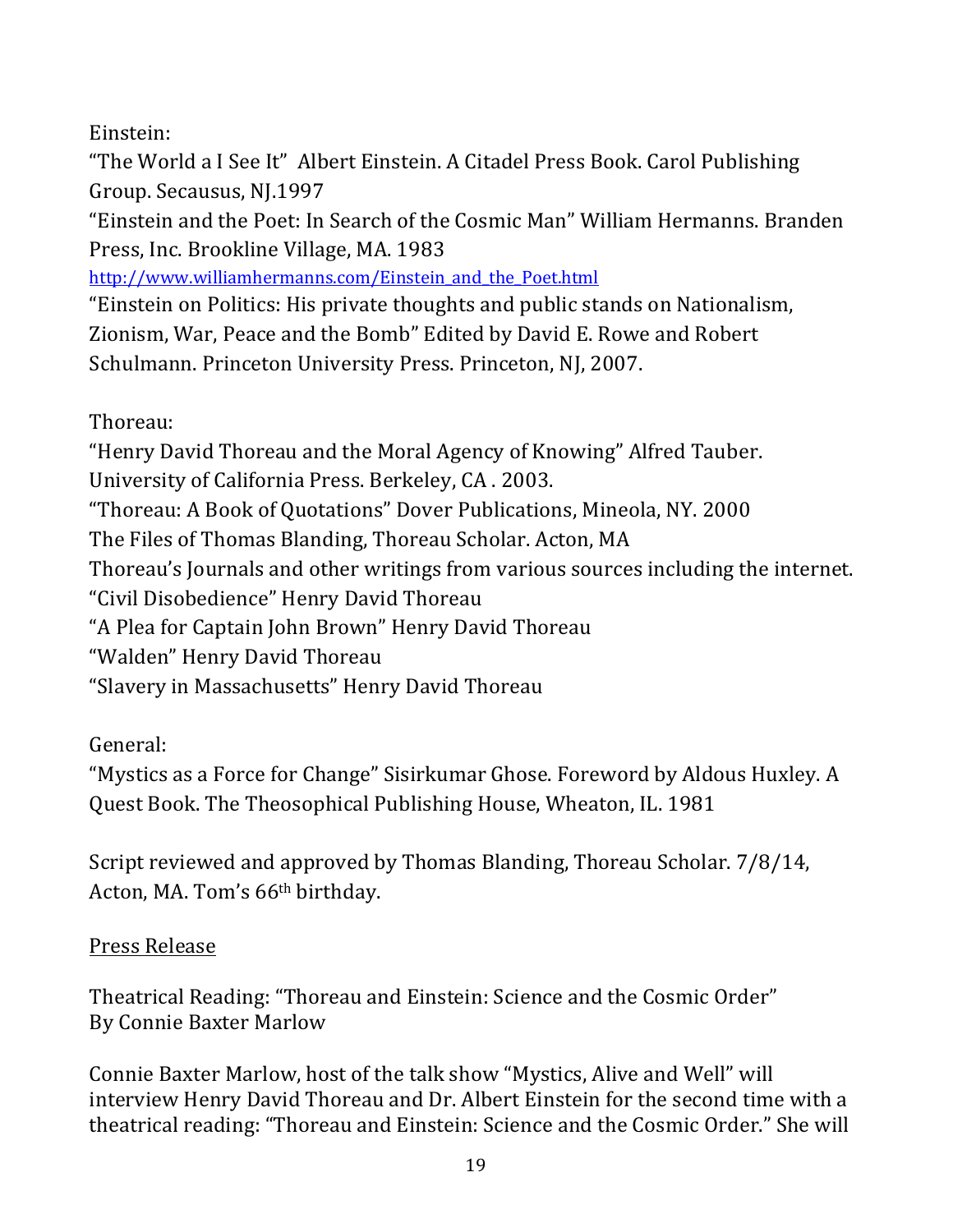explore the two legendary men's views on man's understanding of the nature of reality. Last July Marlow brought Mr. Thoreau and Dr. Einstein together for the first time in history at the Thoreau Annual Gathering to discuss how mystical experiences had informed their lives and led them to be societal change agents of their times in her show "Thoreau and Einstein: Two Mystics Who Changed the World." This is a scholarly piece consisting entirely of original quotations. Thoreau is played by Thoreau interpreter/impersonator Richard Smith. Einstein is played by actor/filmmaker/author Andrew Cameron Bailey.

Marlow has been bringing the mystical aspects of Thoreau to light since 2004 when she produced a film series "THE AMERICAN EVOLUTION: Voices of America" featuring Thoreau, Native American elders, a Muslim Imam and others. Her first theatrical production "Thoreau the Futurist and the Emerging Human" featuring Thoreau and his Indian guide and hero Joseph Polis premiered at the Thoreau Society Annual Gathering in 2011.

### **Connie Baxter Marlow Bio**

Connie Baxter Marlow has accepted the mandate of her ancestors: "If you see a better way to be in this world, it is your job to live it and share it." She is descended from the Baxters of Maine, the visionary philanthropists, politicians and legislators who preserved Mt. Katahdin for future generations, as well as Mayflower Pilgrims John and Priscilla Alden.

Connie, a filmmaker and author has spent the past three decades sharing her vision that humanity is about to make an evolutionary leap in consciousness to an understanding of the loving, interconnected, abundant nature of the universe. She foresees that humanity will align itself to this reality and subsequently choose to bring peace on earth in our lifetime. Albert Einstein and Henry David Thoreau had a deep resonance to this possibility.

She believes that Native American cosmology carries key pieces of knowledge that will enable humanity to make this leap. She has produced a film series **THE AMERICAN** *EVOLUTION: Voices of America*, which weaves a tapestry of paradigm-shifting ideas featuring Thoreau through Richard Smith Interpreter/Impersonator, Bradley P. Dean PhD, Penobscot Indian elders, Katahdin and other important thinkers. She has presented the performance piece *Thoreau the Futurist and the Emerging Human* around the country delineating Thoreau's vision of the role of the Native American in the evolution of consciousness. Performance: "Thoreau the Futurist" University of New England 2012